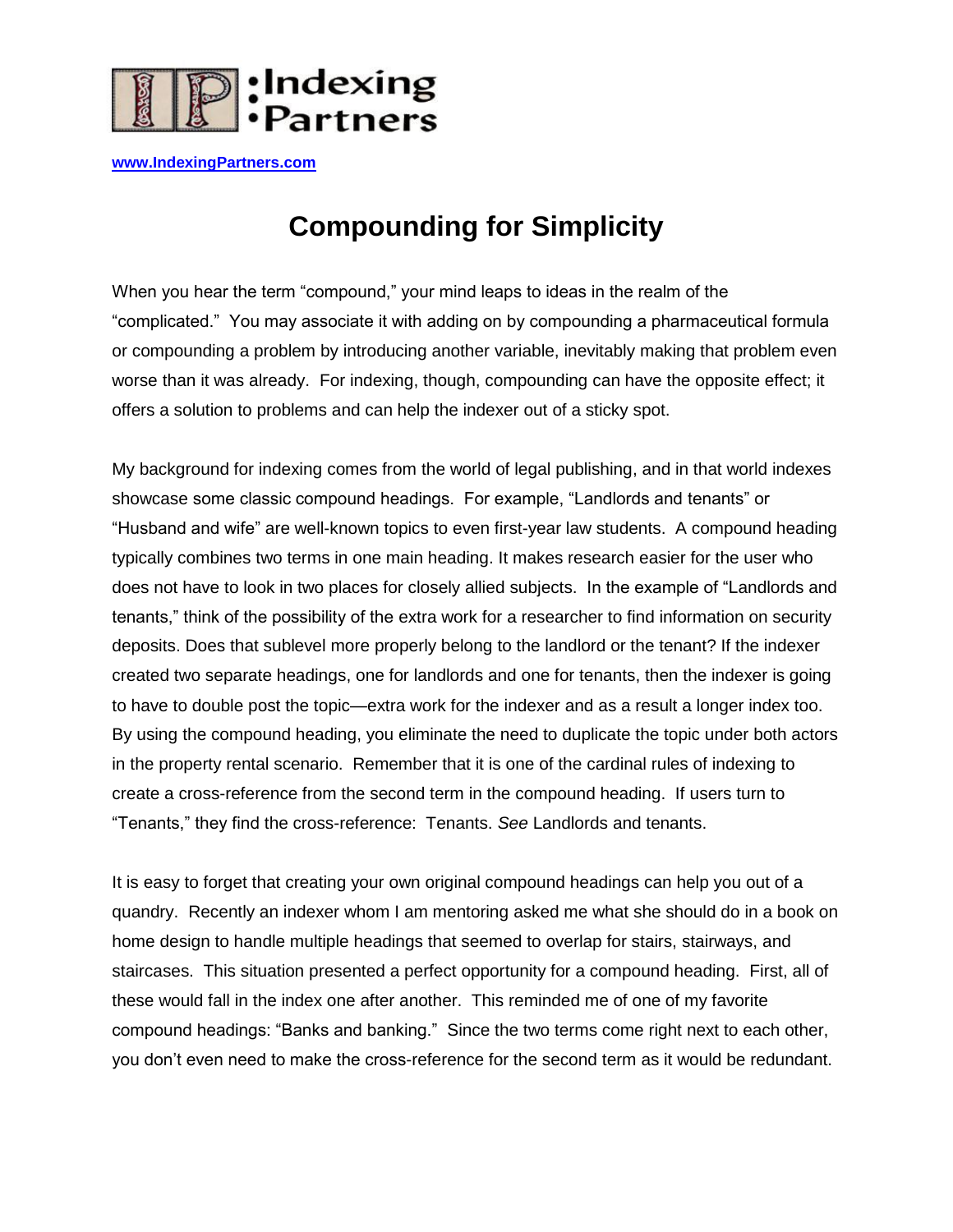When I advised my mentee to insert the heading "Stairs and stairways" to handle all of these terms, she realized the beauty of the simplicity in compounding.

It overcomplicates matters for users when the indexer splits apart overlapping concepts like "farms," "farming," and "farmers." Furthermore, this division should be a headscratcher for the indexer too since slotting an item by the activity or the person who performs the activity or the place where the activity occurs has to be confusing. Thus, the clarity of the one heading— ""Farms, farmers, and farming"— brings order to a potentially muddled set of three individual arrays

In books that bring up the topics of race and ethnicity as a side issue, the compound offers a streamlined way to handle this thorny nest of diversity, minorities, ethnic groups, racial groups, cultural groups, etc., which can cause a headache in even the most experienced indexers. By relying on the main heading "Race and ethnicity," you can often avoid a messy edit. Add in cross-references from "ethnicity," "minorities," and other entry points to see this joint main heading. Of course, I don't recommend this approach when the metatopic of the book focuses on diversity issues; however, when these topics are tangential, yet come up repeatedly through the book, the compound heading simplifies the postings.

I frequently index in the area of international public policy and have found compound headings of great use in that context. Some books will talk about Europe and then the European Union. I find myself unsure sometimes if they mean the same thing or if the author wants to distinguish between them. Rather than use two separate headings, I combine them in one main heading: Europe and European Union. Again, they would have occurred next to one another, and I prefer to streamline the process for researchers. By my limiting the two topics to one array, the look-up goes much faster to locate information.

When I create a compound heading, the conjunction I favor is "and." I rarely use "or" and it seems to me that the convention of compound headings has traditionally preferred the construction with "and." Of late, I have noticed a trend among newer indexers to introduce a slash character instead of a conjunction. If they do so to match the author"s text, then I will bow to that as a ruling from a higher authority, but if the indexer has inserted this character on her own, I want to stop that practice immediately. It has several negative aspects to it.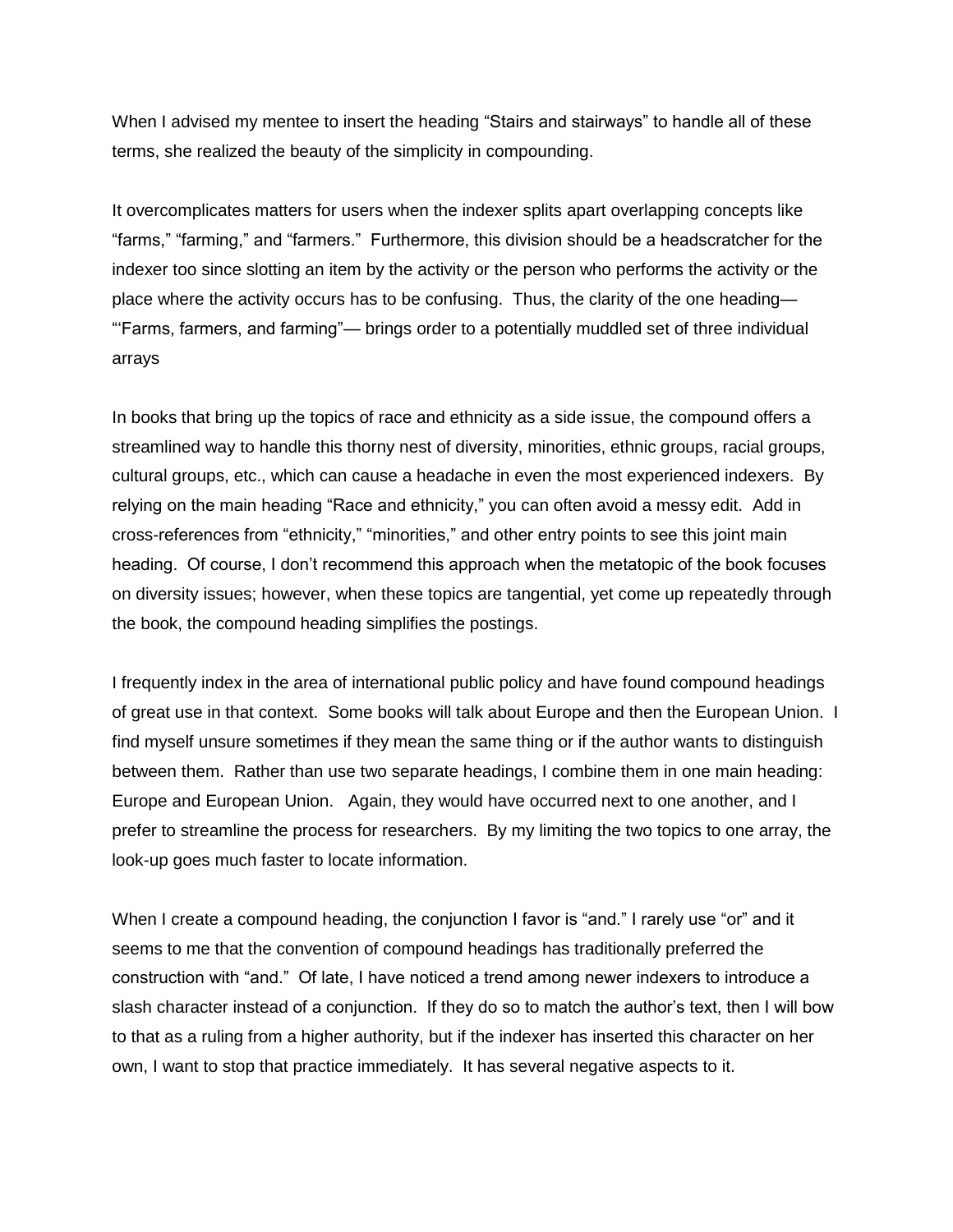First, an index should be as easily readable as any other English text. These strange word combos are difficult for readers to parse and comprehend when quickly scanning. Look at these entries:

Labels/categorization of children, 114 Metalanguage/metalinguistic awareness, 59–60, 65, 183 Midsaggital plane. *See* Two-handed, reflexive symmetry/midsaggital plane signs Segregation/desegregation in schools, 32

As if the concepts combined here were not complicated enough, the indexer has complicated the comprehendability by the slash.

Another drawback to the slash construction is that spellcheck will question every single one of these terms. Running through spellcheck numbs your mind and as the words flash before you, you have to determine their correctness and since all the slashed words come up, you are less likely to analyze them for typos within the actual words. In two recent jobs where I used subcontractors who created their own slash compounds, both missed typos because of this. When the compound consists of real words connected by the conjunction "and," you can avoid this pitfall.

Here is a handy list of some compound headings I have used time and again:

Accounts and accounting Adolescents and youths Agriculture and farming Aiding and abetting Alcohol use and abuse Appraisals and appraisers Arts and crafts Banks and banking Boats and boating Books and records Brands and branding Bribery and corruption Camps and camping Coercion and duress Columns and pillars Courts and judicial system Crimes and offenses Death and dying Diviners and divination Drug abuse and addiction

Employers and employees Enemy combatants and detainees Equipment and tools Festivals and celebrations Fish and fishing Floods and flood control Food and food safety Fraud and false statements Fruits and vegetables Funerals and burials Gardens and gardening Guns and gun control Highways and roads Husband and wife Labeling and packaging Landlords and tenants Livestock and ranching Lobbyists and lobbying Mergers and acquisitions Milk and dairy products